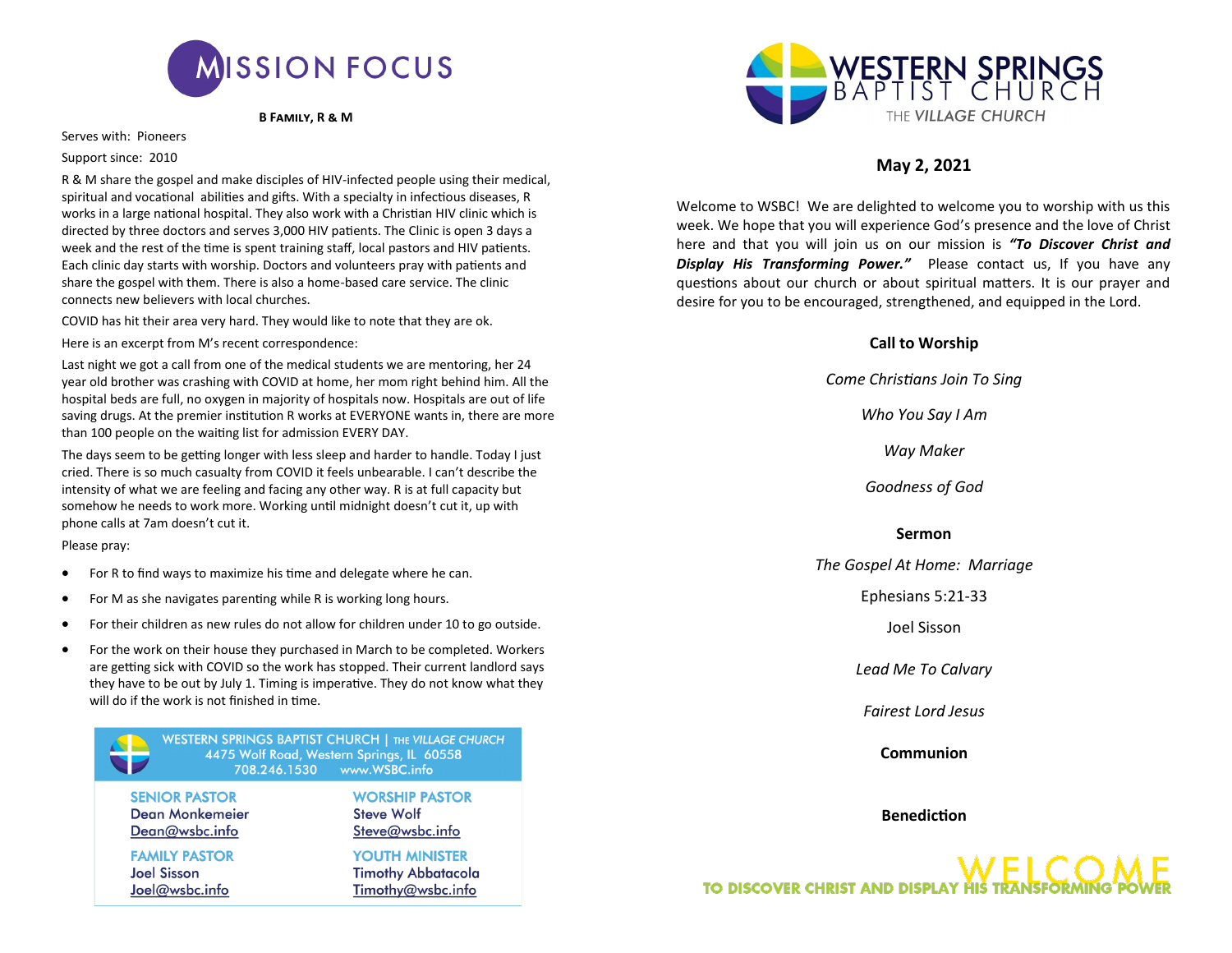

**Junior Student of the Week** is **Hunter Usakowski** at Moraine Community College.

**Men's Thursday Morning ZOOM** study started a 10 week study on **Thursday, April 22,** at **6:30am** of "We will not be Silenced" by Irwin Lutzer. It is an excellent analysis in understanding the progressive and secular cultural perspectives on issues like racism, sexism, and poverty, and how Christians can engage and show compassion to those outside the faith without affirming false beliefs. Please contact Bruce McKenzie.

**Adult Pickleball** is on **Fridays, 7PM** . Please note the new time. Contact Mark Whittkamper with questions.

**Adult Volleyball** resumed on **Thursdays at 7pm**. You may contact Gerry Pedersen with questions.

The WSBC COVID Task Force has issued the following guideline for sports compliance: masks must be worn at all times with a completed and signed sports waiver in order to participate.

**VBS 2021** We are excited to announce that VBS 2021: *Wilderness Escape* is coming to WSBC this Summer. JULY 5-9 and JULY 12-16! Two weeks of VBS



limited to 50 children each week.

Please mark your calendars so that you can pray for VBS, plan to volunteer in VBS and invite families and neighbors with children to attend VBS.

This year as we begin to take steps out of the pandemic we will join Moses and God's People as they cross on dry

ground when God split the Red Sea into the Wilderness. God never abandoned His People as He guided and provided for them by giving the water to drink, food to eat, and rules to follow. It's an Incredible Journey!

The missions committee would like to say **THANK YOU** to everyone who participated in the **DWELL IN PEACE LINK2MISSIONS EVENT**, you made the links between our Missionary Partners and our church a success. An extra special thanks for all the collections over the last 3 weeks (which overflowed the boxes several times), they have been picked up and are being delivered this week to Fox Valley Christian Action and Breakththrough Urban Ministries. Your involvement in this Link2Missions, hands-on event, will make a difference in the lives of so many!



| DAY) |  | O. |  |
|------|--|----|--|
|      |  |    |  |
|      |  |    |  |

| 9AM              | Worship                 |
|------------------|-------------------------|
| 11 <sub>AM</sub> | Worship                 |
| 5PM              | <b>Business Meeting</b> |
| 6:30PM           | HSM Youth               |

| TODAY | <b>THURSDAY</b> |  |
|-------|-----------------|--|
|       |                 |  |

| 6:30ам | We Will Not Be Silenced Men's   |
|--------|---------------------------------|
|        | Bible Study on ZOOM             |
| 9ам    | Elijah Women's Life Bible Study |
| 1:30рм | Good and Beautiful God          |
|        | 6:30PM Core Class               |
|        | 7:00PM Adult Volleyball         |

6pm Men's Basketball

9:30am Adult Golf, Green Meadows

8pm Women's Prayer on ZOOM

| <b>MONDAY</b> |                 | FRIDA\ |  |
|---------------|-----------------|--------|--|
|               | <b>Contract</b> |        |  |

7:00pm Adult Pickleball

## TUESDAY  $\cap$   $\Delta$

8am EMI Men's Group 9am *On Bended Knee* Women's Bible Study 5:30pm Youth Creeds and Card Games 7pm SLC Committee Meeting 7pm *Sumatra with the Seven Churches* Women's Bible Study on ZOOM

## **WEDNESDAY**

7am Men's Prayer on ZOOM 9am Worship Reservations accepted for April 25 **[wsbc.info/WorshipRSVP](https://wsbc.info/worshiprsvp/)** 1pm *Loving Justice* Women's Bible Study 1:30pm *Pray A to Z* on the Patio

6:30pm MSM Youth

# SATURDAY **08**

# 7am *Loving Justice*

Men's Bible Study

SUNDAY  $\rm O9$ 

MOTHER'S DAY 9am Worship 11am Worship 6pm Small Group 6:30pm HSM Youth